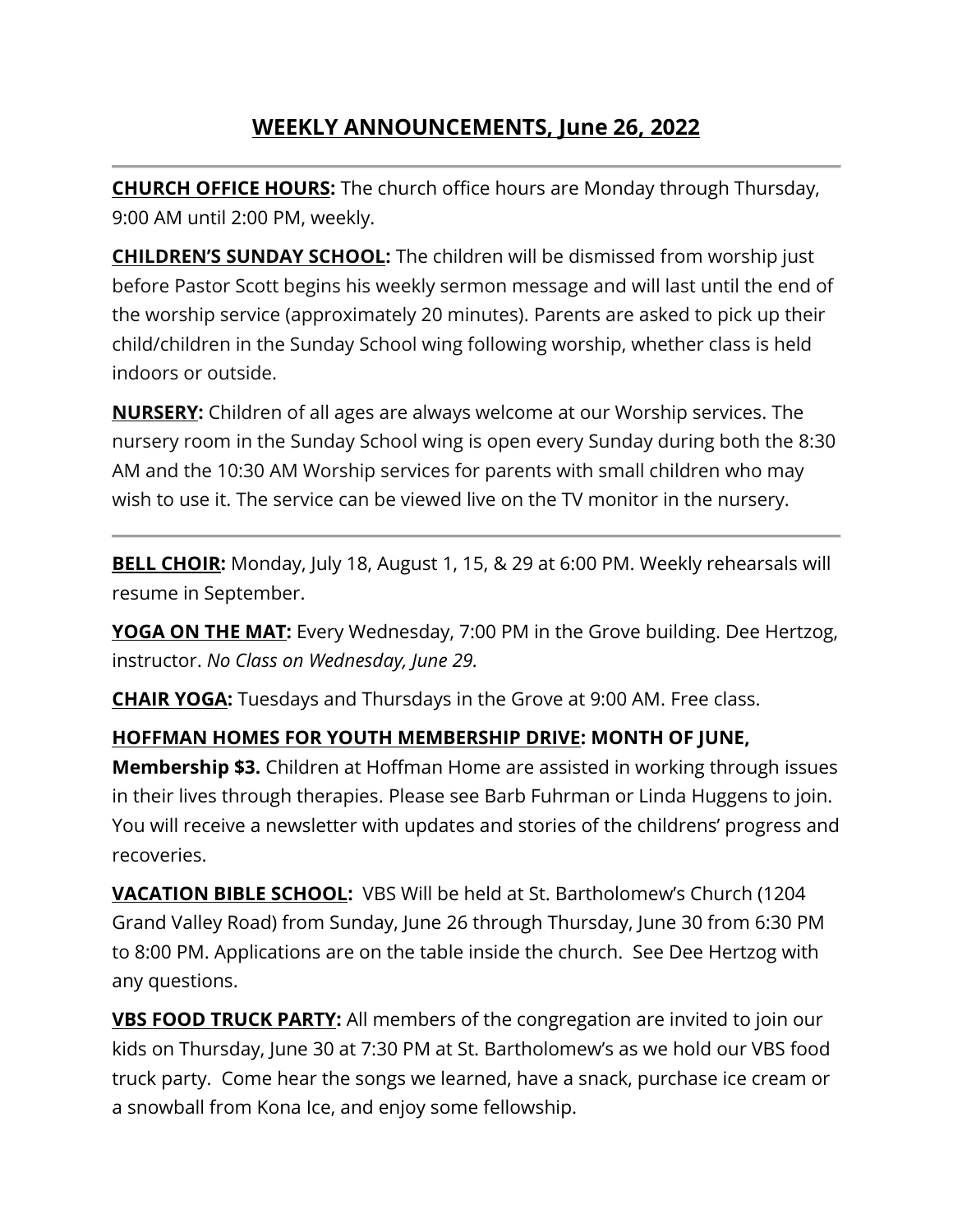**PLEASANT HILL FIREMAN'S CARNIVAL:** The Pleasant Hill Carnival will be held **July 25–July 30**. We are selling hot waffle ice cream sandwiches and cheesecake on a stick (dipped in chocolate or cherry sauce). Two volunteers are needed each night to work at the window. Times each night are 6:00 PM–8:00 PM and 8:00 PM–10:00 PM (2 volunteers for each time slot). We also need donations of baked goods. All items will be sold in baggies for \$1.00 each. Other items will be priced accordingly. There are sign-up sheets on the bulletin board. Please see Wanda Bankert, Chasity Foerster or Missy Klinedinst if you have any questions.

**SUMMER LUNCH PROGRAM:** There has been a significant increase in the number of families and children being served this year. Last year there were 54 children and this year we are currently providing for over 71 children. If you can help to provide either food donations or cash donations, it would be greatly appreciated. A "Lunch Box" container will be on the offering table for cash donations. Many thanks for your participation!

#### **SUMMER LUNCH ITEMS NEEDED**

#### **Canned Items**

15 Oz. Baked Beans 12–18 Oz. Box of Rice 14.75 Oz. Canned Pasta 10.75 Oz. Chicken Noodle OR Beef Vegetable Soup

#### **Boxed Items**

12–18 Oz. Rice Krispie, Cheerios, or Honey Nut Cheerios Boxes of Granola Bars

100% Fruit Juice Boxes 7.3 Oz. Box of Mac & Cheese

**Plastic/Glass Items Cold Items** 14 Oz. Jar of Pizza Sauce 18 Oz. Jar of Peanut Butter 64 Oz. Bottle of 100% Apple Juice

**Cold Items** 8 Package of Hot Dogs 8 Oz. Bag of Shredded Mozzarella Cheese

**BEREAVEMENT DESSERT DONATIONS NEEDED:** The Care Committee has posted a sign-up sheet on the bulletin board asking for donations of desserts such as cakes, cookies, brownies, cupcakes for bereavement meals. Please sign up if you can assist.

**FIRESIDE FRIENDS:** Details are now being planned for a picnic and pontoon ride at Codorus in July and a visit to the Grotto at Mt. St. Mary's near Frederick in August. More details to come.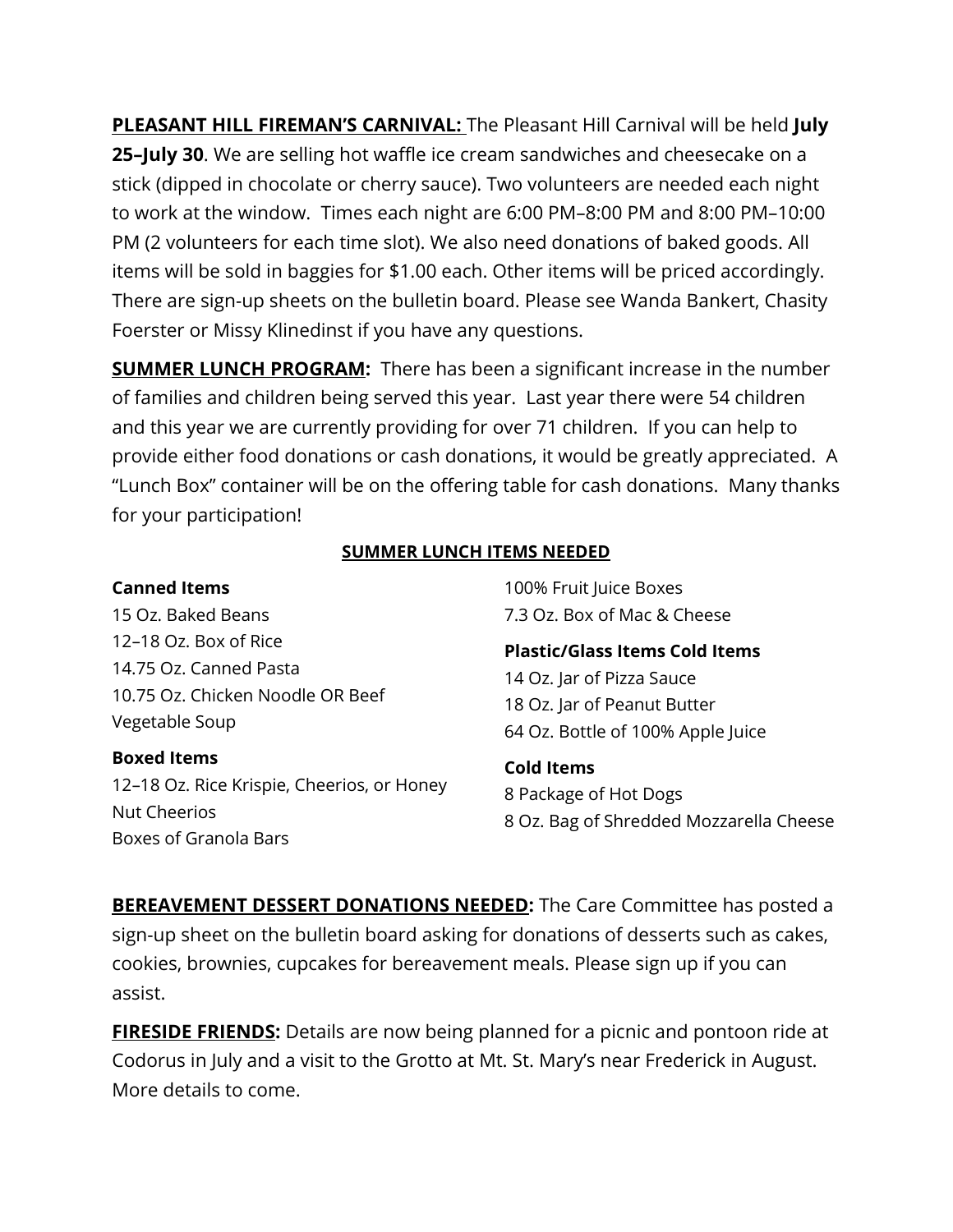**GOLF TOURNAMENT:** Sunday, July 24 at 1:30 PM, at Hickory Heights Golf Course in Spring Grove. Cost \$50 per Golfer. Fee includes round of golf, cart, coupon for a hot dog or hamburger, bag of chips and a fountain drink. You can sign up as an individual or as a foursome. Deadline to sign up is July 17. There is a sign-up sheet posted on the bulletin board in the back of the church or you can call the office at 717-637-2299. Money will be due on or before July 17. Questions: Please see Wes Ashton. Join the fun and fellowship of the golf outing.

**SCRAP COLLECTION:** Nick Geiman is suffering with breathing difficulties due to the long term effects of Covid and has been unable to work since September 2021. He is collecting scrap to try to earn some money to help support his family. If you have scrap you would like to donate to help Nick, bring your items to the church and place them in the trailer parked near the office entrance. Acceptable items to donate are listed below.

## **ACCEPTABLE SCRAP DONATIONS**

| <b>APPLIANCES</b>      | <b>ELECTRONICS</b>   | <b>OTHER METALS</b>    |
|------------------------|----------------------|------------------------|
| Refrigerators          | <b>TVs</b>           | Aluminum cans          |
| Freezers               | Radios               | Steel cans             |
| <b>Stoves</b>          | Computers            | Wire                   |
| Dishwashers            | <b>Monitors</b>      | Light fixtures         |
| A/C units              | DVD players          | Tractors               |
| <b>Microwaves</b>      | <b>VCRs</b>          | <b>Mowers</b>          |
| Small Appliances, etc. | Anything with a cord | Grills                 |
| <b>Sewing Machines</b> |                      | <b>Car Batteries</b>   |
|                        |                      | <b>Cars and Trucks</b> |

**GIANT AND WEIS GROCERY CARDS:** You can buy Giant and Weis grocery gift cards every Sunday morning. The church will receive 5% on all purchases. See Nancy Monath to buy your grocery cards. Thank you for your support!

Auto Parts

**SUMMER CAMPS FOR YOUTH:** The Lutheran Camping Corporation of Central PA, LutheranCamping.org is hosting Summer Camps for Youth again this year.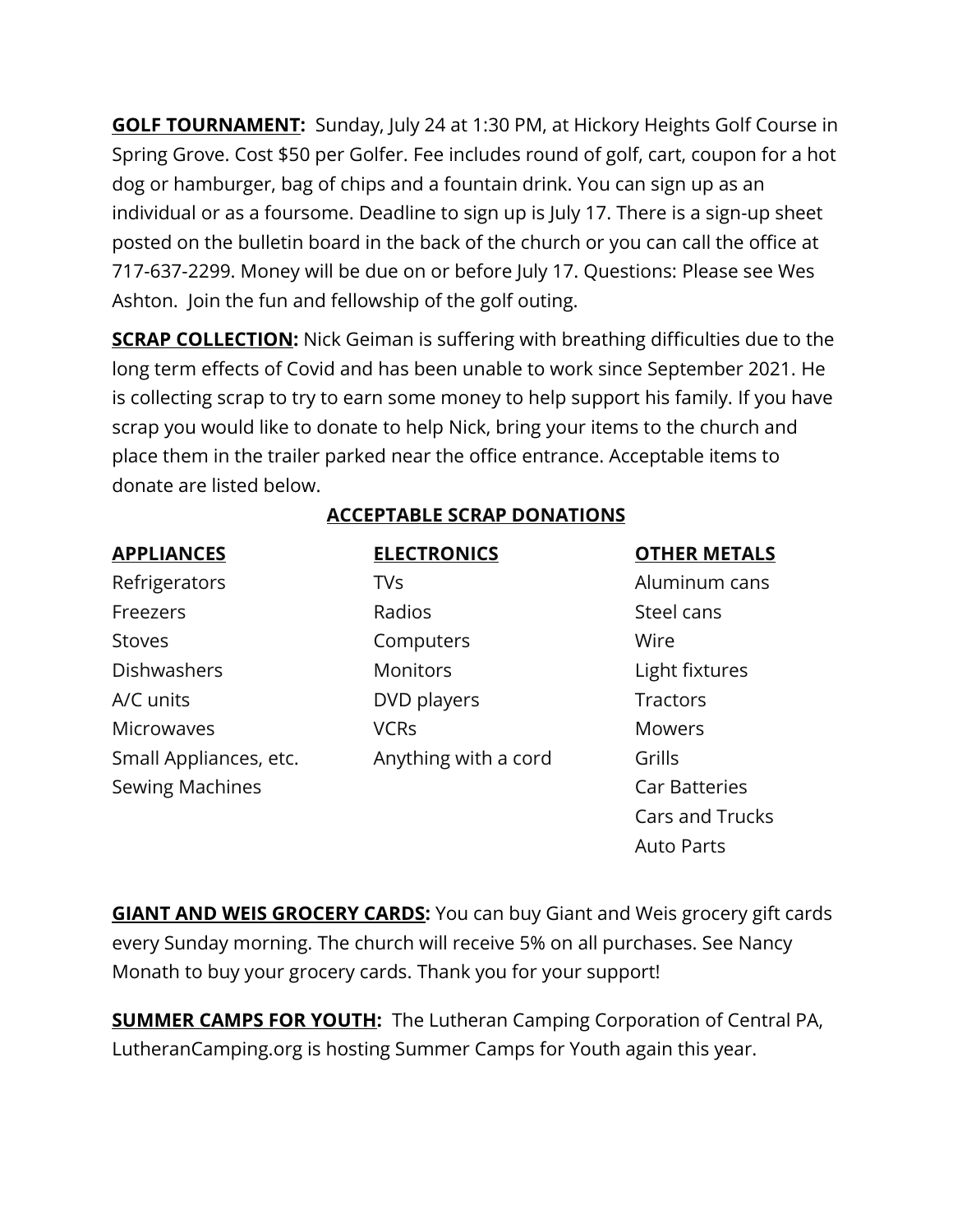Camps run each week from June 19 through August 13. There are two locations: Kirchenwald in Lebanon, PA and Nawakwa in Adams County, PA. For additional information you may email: kirchenwalkd@lutherancamping.org or Nawakwa@lutherancamping.org or visit their website at lutherancamping.org There will be flyers on the table inside the church with additional information.

# **HANOVER AREA COUNCIL OF CHURCHES (HACC)**

**PAL DATE:** June 23, August 27

# **HACC ITEMS NEEDED**

**PAL** Canned whole potatoes Single serve fruit cups Cans of mixed vegetables Sugar Bottled Water

**Clothing Bank** Family-sized Toiletries Body Wash Low cut Socks for Men & Women White Trash Bags

**Changing Lives Shelter** Women's Underwear Disposable Gloves M/L Cleaning Supplies T-Shirts (M, L, XL) Lysol Spray Clorox Wipes

**Ruth's Harvest:** Volunteers are Needed, Contact Us at 717-633-6353

**Meals on Wheels:** Coloring Books, Pencils

**HACC CLOTHING BANK:** Hours: Tuesdays: Clients with cards only. Thursdays: Open to the Public. Fridays: Register for a card at HACC's front desk. 1<sup>st</sup> Saturday of the month: Open to the Public. Hours of Service 9:00 AM-12:00 PM. *The Clothing Bank is in desperate need of the plastic bags you may have from your grocery store*. They could also use the two-handled fabric tote bags. You may place these items in the grocery cart in the vestibule. Thank you!

**COMMUNITY AID:** Items can be dropped off at the donation center on Baltimore Street. Please give them our church code # 20003 and they will give us \$.06 per pound for clothing donations. Thank you.

**NEWSPAPER COLLECTION and RECYCLING:** We collect newspapers year round and several times a year, volunteers load them up and take them to Sealed Air Corporation in Hanover for recycling. The money raised from the newspaper recycling is added to the church emergency fund to help members and friends in need. When you have newspapers to recycle, place them in brown grocery bags or